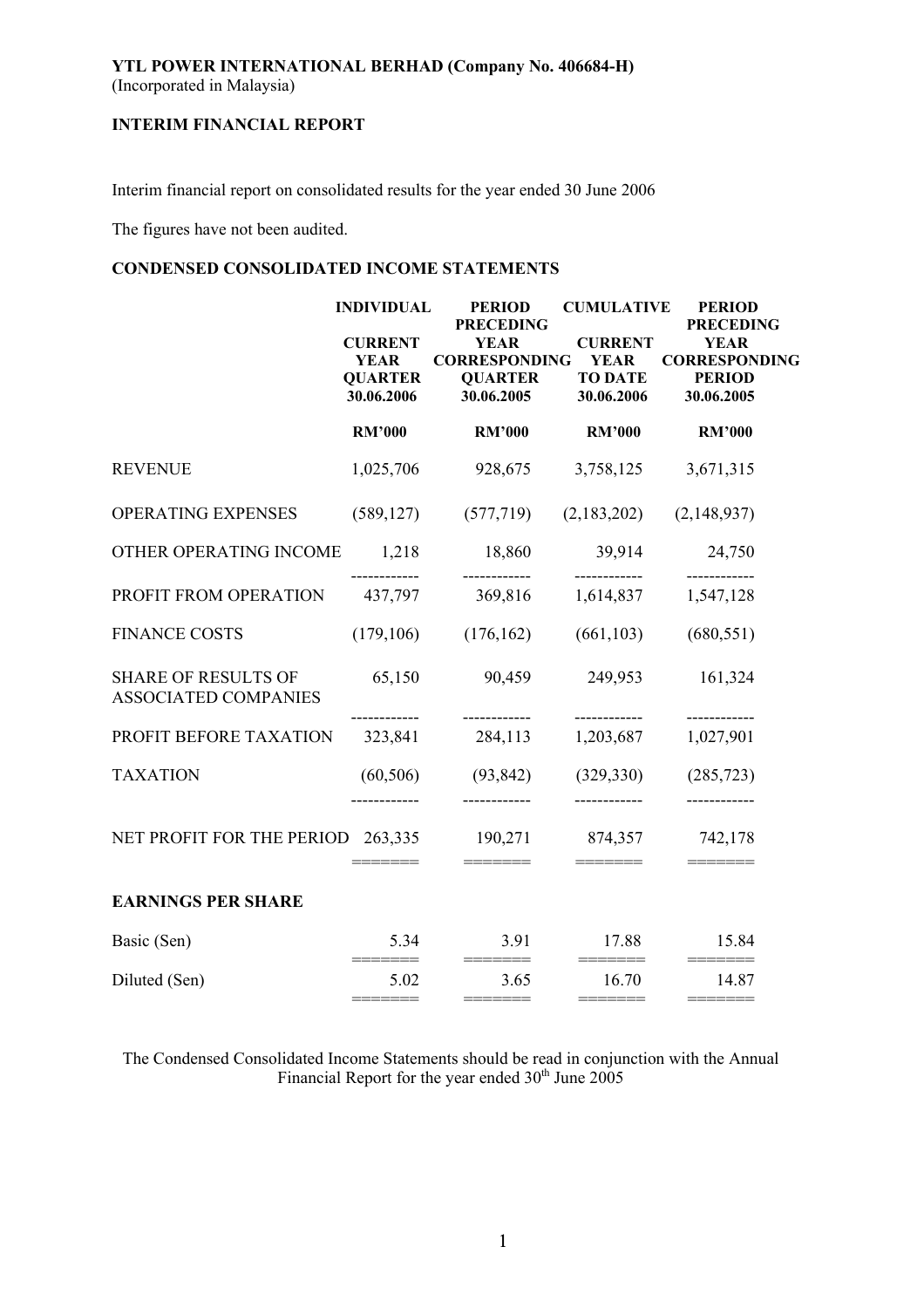# **CONDENSED CONSOLIDATED BALANCE SHEET**

|                                                                                                                                                                        | As at<br>30.06.2006                                                                  | As at<br>30.06.2005                                                                       |
|------------------------------------------------------------------------------------------------------------------------------------------------------------------------|--------------------------------------------------------------------------------------|-------------------------------------------------------------------------------------------|
|                                                                                                                                                                        | <b>RM'000</b>                                                                        | <b>RM'000</b>                                                                             |
| Property, Plant & Equipment                                                                                                                                            | 14, 124, 026                                                                         | 14,295,774                                                                                |
| <b>Intangible Assets</b>                                                                                                                                               | 441,333                                                                              | 441,333                                                                                   |
| <b>Investment in Associated Companies</b>                                                                                                                              | 818,635                                                                              | 774,960                                                                                   |
| Investments                                                                                                                                                            | 854,561                                                                              | 590,790                                                                                   |
| Development Expenditure                                                                                                                                                | 634                                                                                  | 857                                                                                       |
| <b>Current Assets</b><br>Inventories<br>Receivable, Deposits and Prepayment<br><b>Short Term Investments</b><br>Deposits, Bank and Cash Balances                       | 153,311<br>1,068,676<br>43,137<br>4,740,147<br>--------------<br>6,005,271           | 138,209<br>1,112,395<br>41,964<br>4,509,289<br>------------<br>5,801,857<br>------------- |
| <b>Current Liabilities</b><br>Payables and Accrued Liabilities<br>Provision for Liabilities and Charges<br>Provision for Taxation<br><b>Bonds</b><br><b>Borrowings</b> | 902,278<br>37,171<br>71,768<br>874,509<br>190,238<br>--------------<br>2,075,964<br> | 872,711<br>31,018<br>53,424<br>125,000<br>1,385,633<br>------------<br>2,467,786          |
| Net Current Assets                                                                                                                                                     | 3,929,307<br>--------------                                                          | 3,334,071<br>------------                                                                 |
|                                                                                                                                                                        | 20,168,496                                                                           | 19,437,785                                                                                |
|                                                                                                                                                                        |                                                                                      |                                                                                           |

The Condensed Consolidated Balance Sheet should be read in conjunction with the Annual Financial Report for the year ended  $30<sup>th</sup>$  June 2005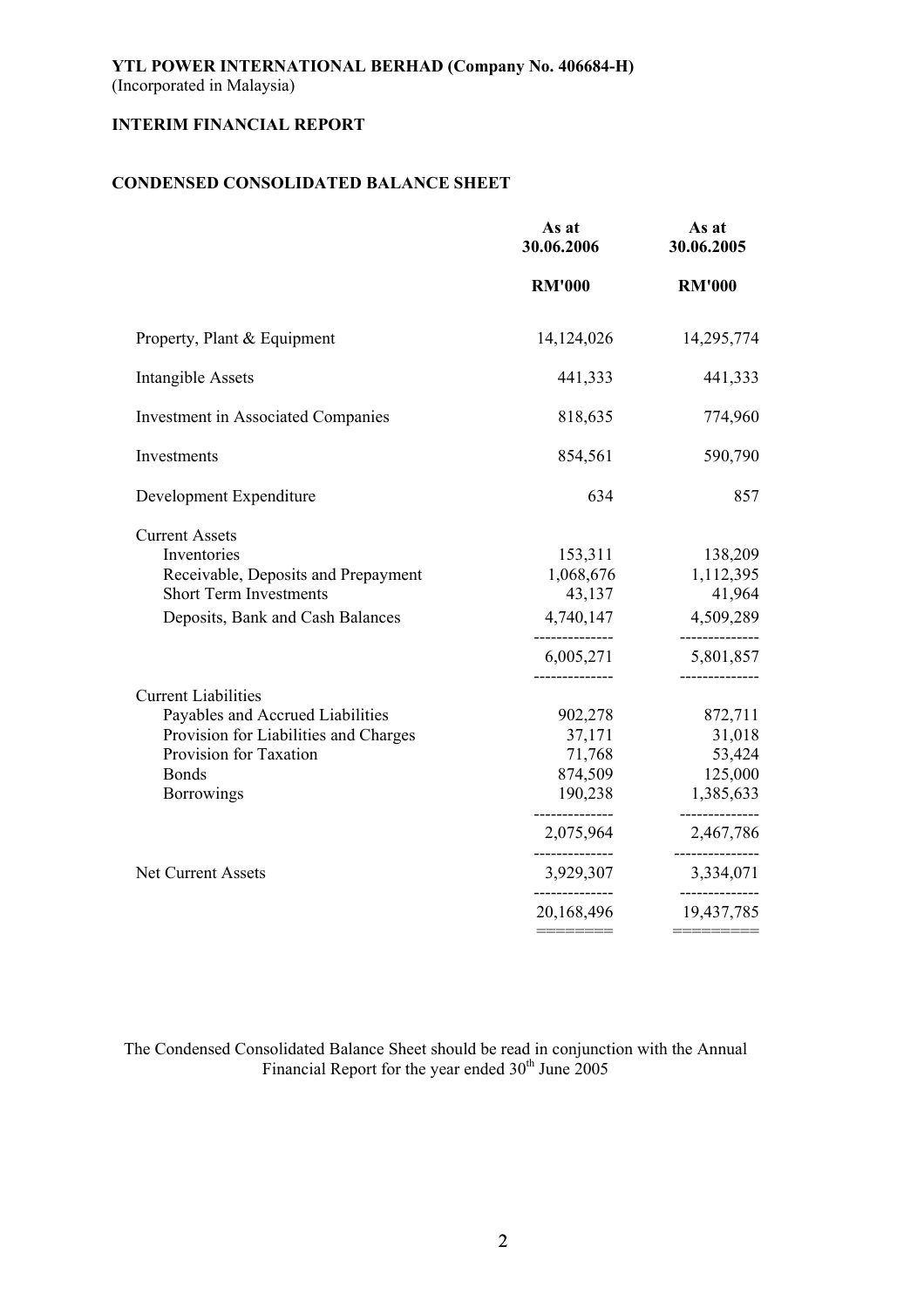# **CONDENSED CONSOLIDATED BALANCE SHEET – Continued**

|                                     | As at<br>30.06.2006 | As at<br>30.06.2005 |
|-------------------------------------|---------------------|---------------------|
|                                     | <b>RM'000</b>       | <b>RM'000</b>       |
| Share Capital                       | 2,581,535           | 2,498,398           |
| Reserves                            | 3,617,176           | 3,032,334           |
| Treasury Shares, at cost            | (469, 568)          | (301, 499)          |
| Shareholders' Funds                 | 5,729,143           | 5,229,233           |
| Minority Interests*                 |                     |                     |
| <b>Deferred Taxation</b>            | 2,327,501           | 2,362,357           |
| <b>Bonds</b>                        | 7,141,296           | 8,105,189           |
| <b>Borrowings</b>                   | 4,400,577           | 3,151,994           |
| Provision for Liabilities & Charges | 406,644             | 417,535             |
| Deferred Income                     | 147,203             | 149,213             |
| Payables                            | 16,132              | 22,264<br>--------- |
|                                     | 20,168,496          | 19,437,785          |
| Net Assets Per Share (RM)           | 1.16<br>$==$        | 1.08                |

\* Minority Interest denotes RM1.

The Condensed Consolidated Balance Sheet should be read in conjunction with the Annual Financial Report for the year ended  $30<sup>th</sup>$  June 2005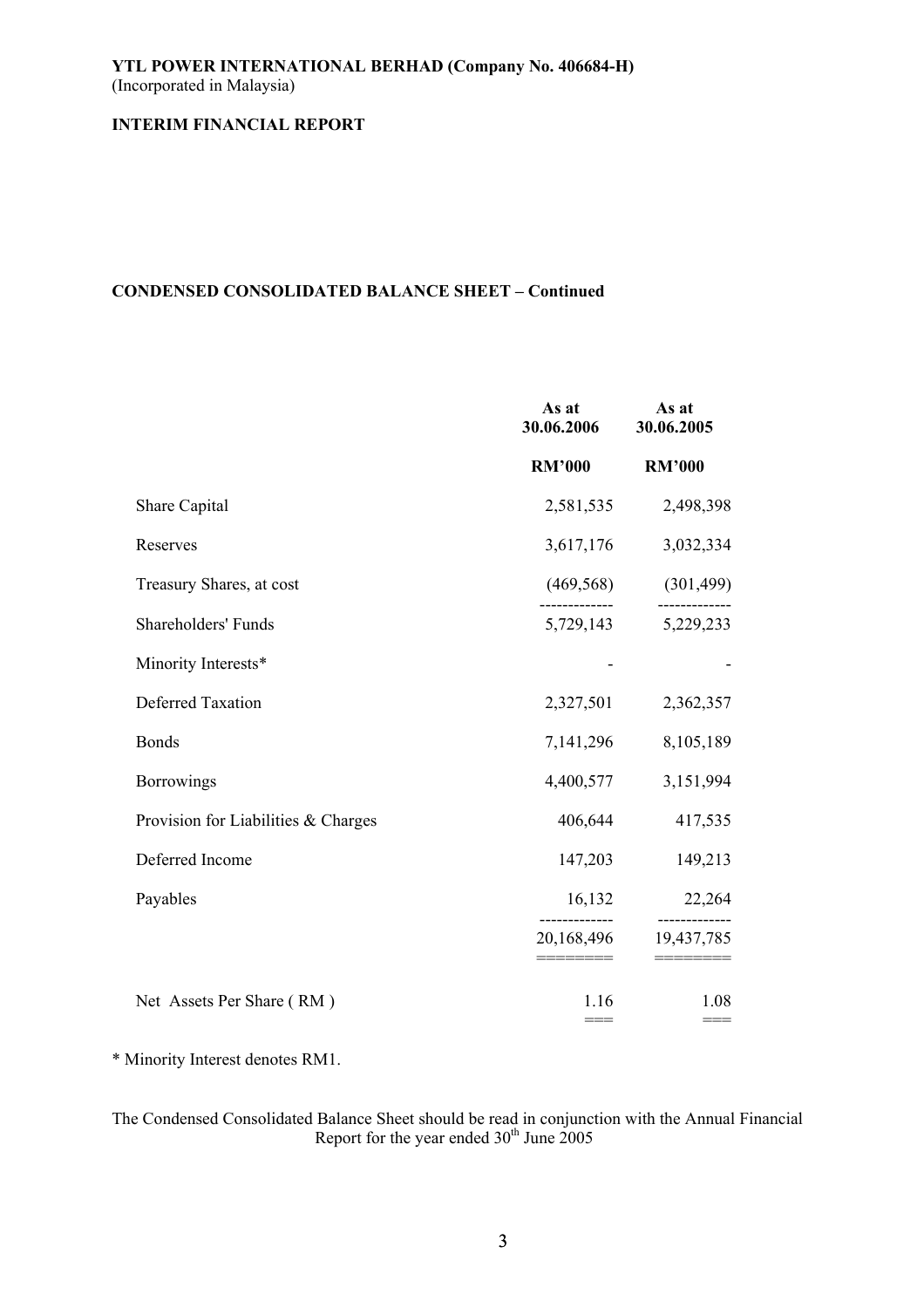# **CONDENSED CONSOLIDATED CASH FLOW STATEMENT FOR THE YEAR ENDED 30 JUNE 2006**

|                                                                                       | <b>Current Year</b><br>Quarter<br>30.06.2006<br><b>RM'000</b> | <b>Preceding Year</b><br>Corresponding<br>Quarter<br>30.06.2005<br><b>RM'000</b> |
|---------------------------------------------------------------------------------------|---------------------------------------------------------------|----------------------------------------------------------------------------------|
| Net cash from operating activities                                                    | 1,173,274                                                     | 1,331,816                                                                        |
| Net cash used in investing activities                                                 | (600, 372)                                                    | (1,637,679)                                                                      |
| Net cash generated from financing activities                                          | (343, 554)                                                    | 368,845                                                                          |
| Net changes in cash and cash equivalents<br>Cash and cash equivalents brought forward | 229,348<br>4,446,875                                          | 62,982<br>4,383,893                                                              |
| Cash and cash equivalents carried forward<br>(note a)                                 | 4,676,223                                                     | 4,446,875                                                                        |

# Note a :

Cash and cash equivalents comprise :

|                        | RM'000    | RM'000    |
|------------------------|-----------|-----------|
| <b>Fixed Deposit</b>   | 4,732,407 | 4,487,493 |
| Cash and bank balances | 7,740     | 21,796    |
| Bank overdraft         | (63, 924) | (62, 414) |
|                        |           |           |
|                        | 4,676,223 | 4,446,875 |
|                        |           |           |

The Condensed Consolidated Cash Flow Statement should be read in conjunction with the Annual Financial Report for the year ended  $30<sup>th</sup>$  June 2005.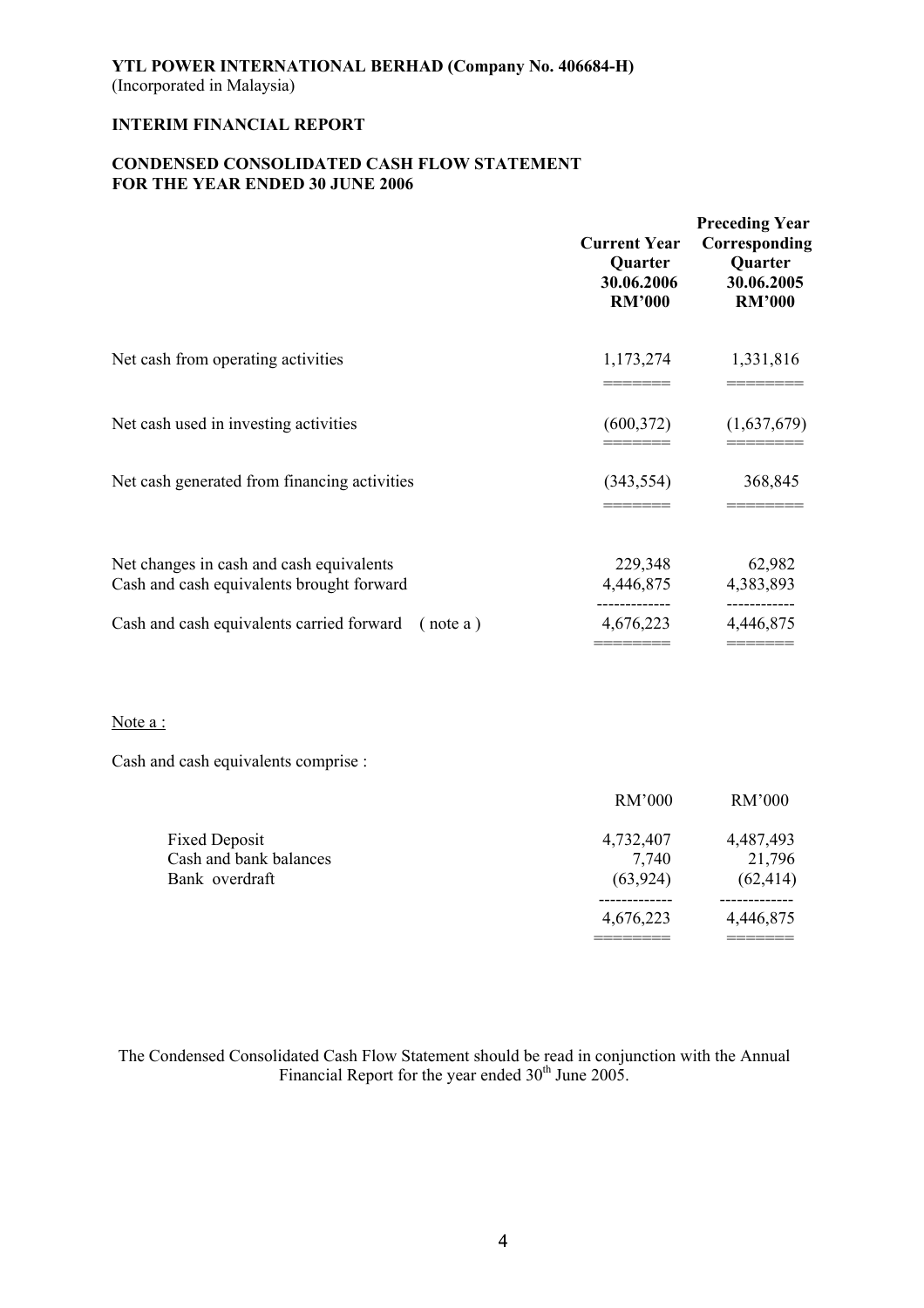# **CONDENSED CONSOLIDATED STATEMENT OF CHANGES IN EQUITY FOR THE YEAR ENDED 30 JUNE 2006**

|                                                                                                             | <b>Share</b><br>Capital<br><b>RM'000</b> | <b>Share</b><br>Premium<br><b>RM'000</b> | <b>Merger</b><br>& Other<br><b>Reserves</b><br><b>RM'000</b> | <b>Treasury</b><br><b>Shares</b><br><b>RM'000</b> | <b>Retained</b><br><b>Earnings</b><br><b>RM'000</b> | <b>Total</b><br><b>RM'000</b> |
|-------------------------------------------------------------------------------------------------------------|------------------------------------------|------------------------------------------|--------------------------------------------------------------|---------------------------------------------------|-----------------------------------------------------|-------------------------------|
| At 1 July 2005                                                                                              | 2,498,398                                | 2,072,127                                | (2,058,302)                                                  | (301, 499)                                        | 3,018,509                                           | 5,229,233                     |
| Gain/(loss) not recognised<br>in the income statement:<br>Foreign currency<br><b>Translation difference</b> |                                          |                                          |                                                              |                                                   |                                                     |                               |
|                                                                                                             |                                          |                                          | (73, 457)                                                    |                                                   |                                                     | (73, 457)                     |
| Profit for the year                                                                                         |                                          |                                          |                                                              |                                                   | 874,357                                             | 874,357                       |
| Dividend paid for Year<br>Ended 30.6.2005                                                                   |                                          |                                          |                                                              |                                                   | (355, 322)                                          | (355, 322)                    |
| Shares repurchased                                                                                          |                                          |                                          |                                                              | (168,069)                                         |                                                     | (168,069)                     |
| Issue of share capital                                                                                      | 83,137                                   | 139,264                                  |                                                              |                                                   |                                                     | 222,401                       |
| Statutory reserve transferred<br>From retained earnings                                                     |                                          |                                          | 15,762                                                       |                                                   | (15,762)                                            |                               |
| At 30 June 2006                                                                                             | 2,581,535<br>$=$ = = = = = = =           | 2,211,391<br>=======                     | (2,115,997)                                                  | (469, 568)                                        | 3,521,782<br>=======                                | 5,729,143<br>=======          |

The Condensed Consolidated Statement of Changes in Equity should be read in conjunction with the Annual Financial Report for the year ended  $30<sup>th</sup>$  June 2005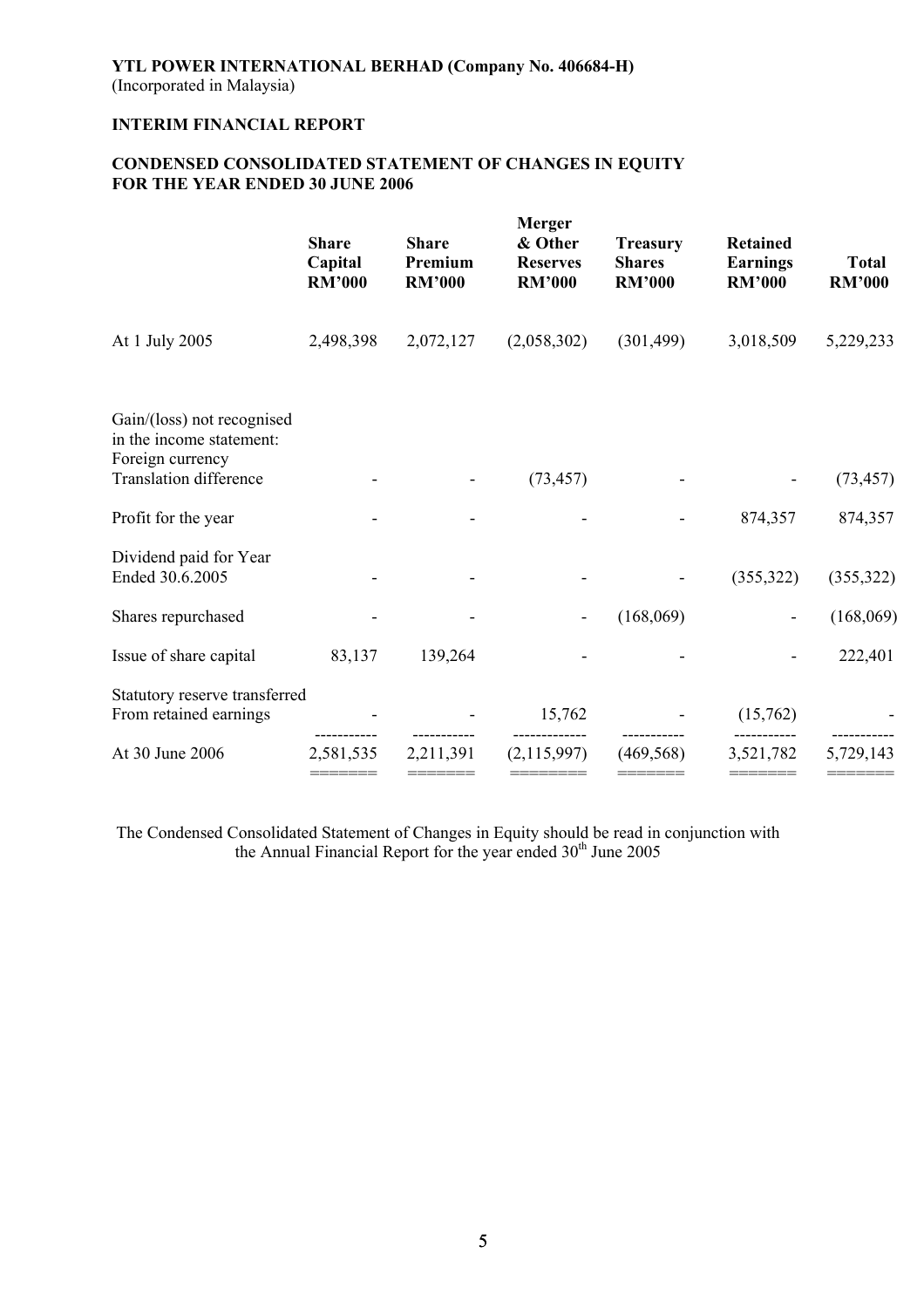# **CONDENSED CONSOLIDATED STATEMENT OF CHANGES IN EQUITY- continue**

|                                                                            | <b>Share</b><br>Capital<br><b>RM'000</b> | <b>Share</b><br>Premium<br><b>RM'000</b> | Merger<br>& Other<br><b>Reserves</b><br><b>RM'000</b> | <b>Treasury</b><br><b>Shares</b><br><b>RM'000</b> | <b>Retained</b><br><b>Earnings</b><br><b>RM'000</b> | <b>Total</b><br><b>RM'000</b> |
|----------------------------------------------------------------------------|------------------------------------------|------------------------------------------|-------------------------------------------------------|---------------------------------------------------|-----------------------------------------------------|-------------------------------|
| At 1 July 2004                                                             | 2,306,255                                | 1,953,400                                | (2,057,953)                                           | (265, 127)                                        | 2,623,915                                           | 4,560,490                     |
| Gain/(loss) not recognised<br>in the income statement:<br>Foreign currency |                                          |                                          |                                                       |                                                   |                                                     |                               |
| <b>Translation difference</b>                                              |                                          |                                          | (47, 730)                                             |                                                   |                                                     | (47, 730)                     |
| Profit for the year                                                        |                                          |                                          |                                                       |                                                   | 742,178                                             | 742,178                       |
| Equity Component of<br>Exchangeable Bond                                   |                                          |                                          | 35,232                                                |                                                   |                                                     | 35,232                        |
| Dividend paid for Year<br>Ended 30.6.2004                                  |                                          |                                          |                                                       |                                                   | (337, 337)                                          | (337, 337)                    |
| Shares repurchased                                                         |                                          |                                          |                                                       | (358,030)                                         |                                                     | (358,030)                     |
| Issue of share capital                                                     | 192,143                                  | 440,385                                  |                                                       |                                                   |                                                     | 632,528                       |
| Share dividend                                                             |                                          | (321, 658)                               | $\overline{\phantom{a}}$                              | 321,658                                           |                                                     |                               |
| Statutory reserve<br>transferred from<br>retained earnings                 |                                          |                                          | 10,247                                                |                                                   | (10, 247)                                           |                               |
| Capital reserve arising<br>from acquisition of an<br>associated company    |                                          |                                          | 1,902                                                 |                                                   |                                                     | 1,902                         |
| At 30 June 2005                                                            | 2,498,398                                | 2,072,127                                | (2,058,302)                                           | (301, 499)                                        | 3,018,509                                           | 5,229,233                     |

The Condensed Consolidated Statement of Changes in Equity should be read in conjunction with the Annual Financial Report for the year ended 30<sup>th</sup> June 2005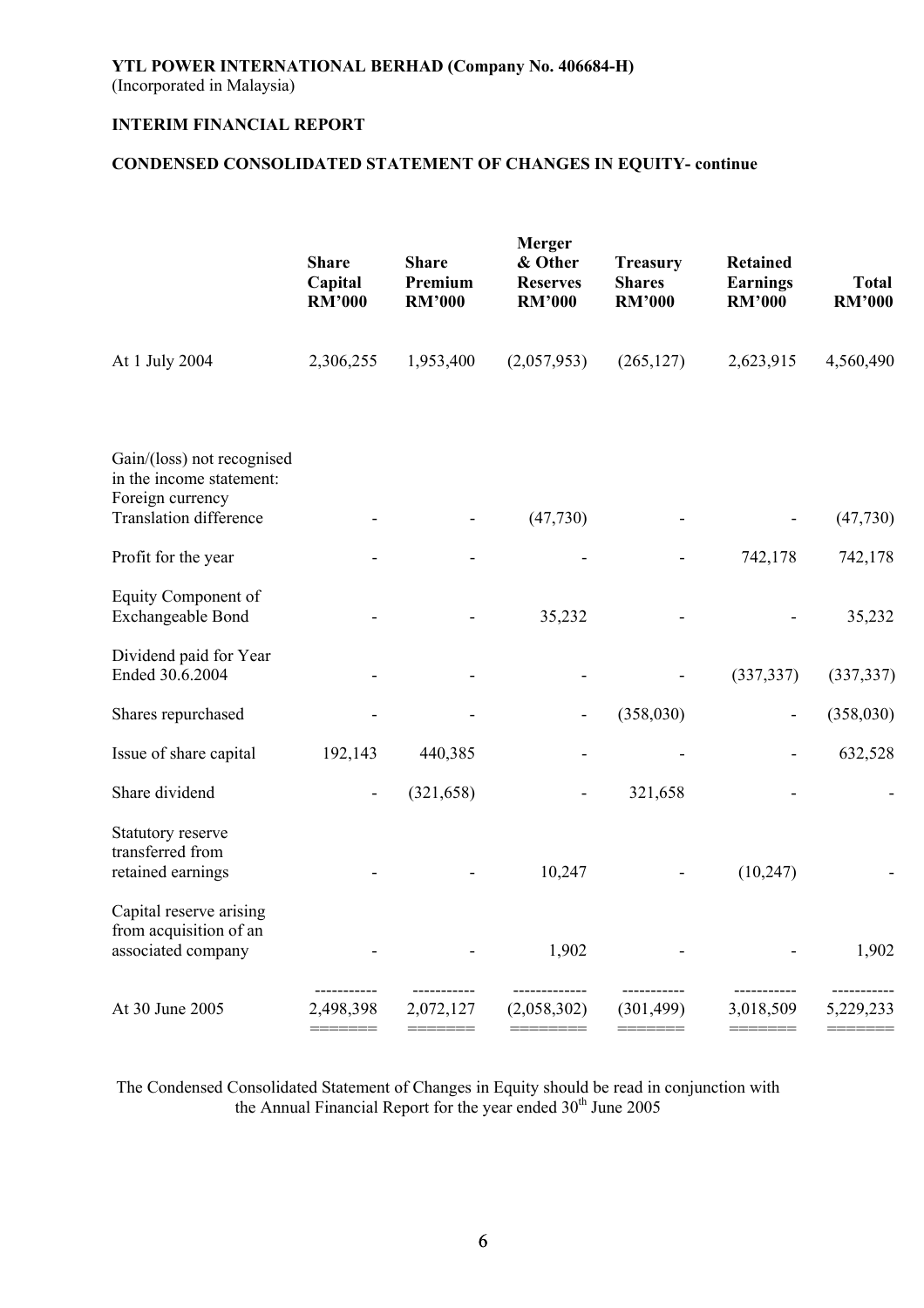# **Notes :**

# **Disclosure requirement per FRS 134 – paragraph 16**

## **A1. Accounting Policies and methods of computation**

The interim financial report is unaudited and has been prepared in accordance with Financial Reporting Standard (FRS) 134 "Interim Financial Reporting" and Chapter 9, part K of the Listing Requirements of the Kuala Lumpur Stock Exchange.

The Condensed Financial Statements should be read in conjunction with the audited annual financial statements of the Group for the year ended 30 June, 2005.

The accounting policies and methods of computation adopted by the Group in this interim financial report are consistent with those adopted in the latest audited annual financial statements.

The following notes explain the events and transactions that are significant to the understanding of the changes in the financial position and performance of the Group since the financial year ended 30 June, 2005.

## **A2. Audit Report of preceding financial year ended 30 June 2005.**

 The Auditors' Report on the financial statements of the preceding financial year was not subject to any qualification.

## **A3. Seasonality or Cyclicality of Operations**

The business operations of the Group are not materially affected by any seasonal or cyclical factor.

## **A4. Exceptional or Unusual Items**

 During the current financial quarter, there was no item of an exceptional or unusual nature that affects the assets, liabilities, equity, net income or cash flows of the Group.

## **A5. Changes in estimates of amounts reported**

 There was no change to estimate of amount reported in prior interim periods and prior financial years.

## **A6. Changes in Debt and Equity Securities**

 During the current financial quarter and financial year to date, 98,400 ordinary shares and 92,401,656 ordinary shares were issued respectively pursuant to the exercise of warrants at a weighted average exercise price of RM 1.43 per share and RM 1.41 per share respectively.

 During the current financial quarter and financial year to date, 452,000 ordinary shares and 73,873,000 ordinary shares respectively were issued pursuant to the exercise of ESOS at a weighted average exercise price of RM 1.34 per share and RM 1.25 per share respectively.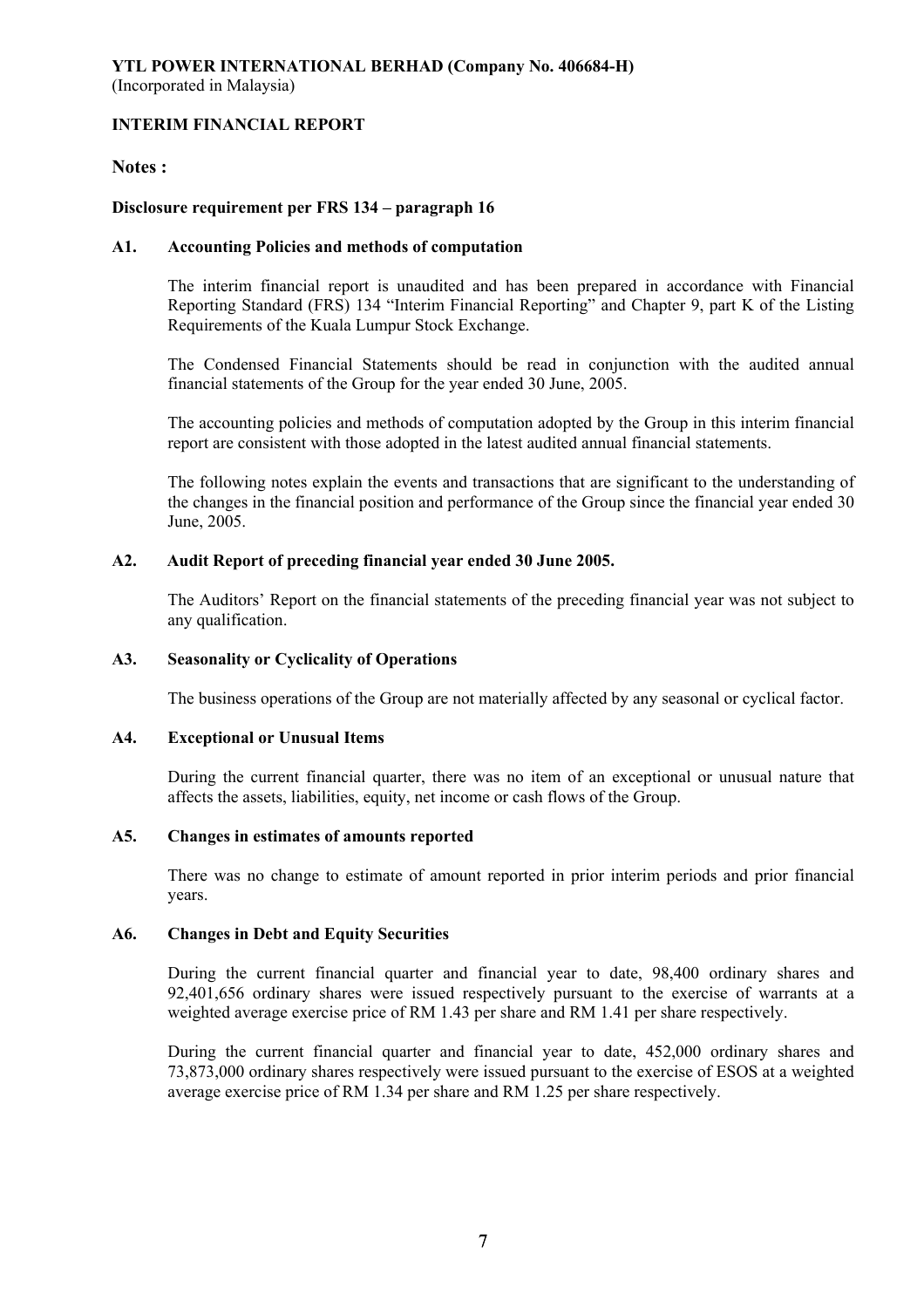### **Notes :- continued**

 A total of 11,462,300 ordinary shares and 78,164,600 ordinary shares were repurchased from the open market for a total consideration of RM22,874,597 and RM168,068,857 respectively for the current financial quarter and financial year to date. The share buy-back transactions were financed by internally generated funds. The shares purchased are being held as treasury shares. As at 30 June 2006, the number of treasury shares held were 238,621,656 ordinary shares.

The outstanding debts are as disclosed in note B9.

# **A7. Dividend paid**

 A final gross dividend of 10 sen per share less income tax of 28 %, amounting to RM355,321,709 in respect of the financial year ended 30 June 2005 was paid during the current financial year to date.

## **A8. Segment Reporting**

 The Group is organised on a world wide basis into three main business segments namely investment holding, power generation and water & sewage.

Segment Reporting for year ended 30 June 2006 :-

|                                             | <b>Investment</b><br>Holding<br><b>RM'000</b> | Power<br>Generation<br><b>RM'000</b> | Water &<br><b>Sewerage</b><br><b>RM'000</b> | Group<br><b>RM'000</b> |
|---------------------------------------------|-----------------------------------------------|--------------------------------------|---------------------------------------------|------------------------|
| Revenue                                     | 177,869                                       | 1,211,518                            | 2,368,738                                   | 3,758,125              |
| <b>Results</b>                              |                                               |                                      |                                             |                        |
| Segment result<br>Unallocated income        | 78,375                                        | 523,393                              | 1,013,069                                   | 1,614,837              |
| Profit from operations                      |                                               |                                      |                                             | 1,614,837              |
| Finance cost                                |                                               |                                      |                                             | (661, 103)             |
| Share of results of associated<br>companies | 784                                           | 249,169                              |                                             | 249,953                |
| Profit from ordinary activities before tax  |                                               |                                      |                                             | 1,203,687              |
| Taxation                                    |                                               |                                      |                                             | (329, 330)             |
| Profit from ordinary activities after tax   |                                               |                                      |                                             | 874,357                |
|                                             |                                               |                                      |                                             |                        |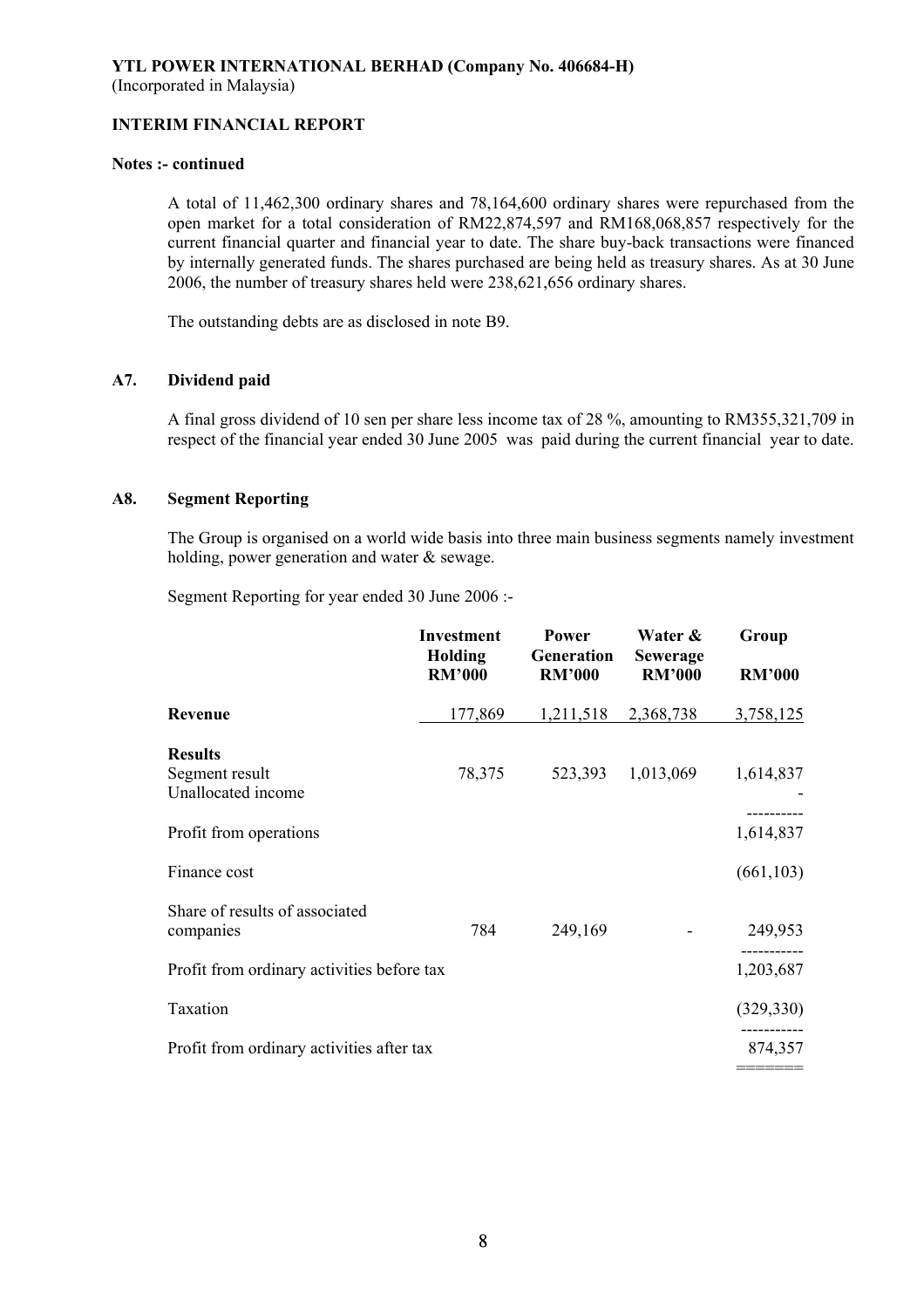# **Notes :- continued**

Segment Reporting for year ended 30 June 2005 :-

|                                            | <b>Investment</b><br><b>Holding</b><br><b>RM'000</b> | <b>Power</b><br>Generation<br><b>RM'000</b> | Water &<br><b>Sewerage</b><br><b>RM'000</b> | Group<br><b>RM'000</b> |
|--------------------------------------------|------------------------------------------------------|---------------------------------------------|---------------------------------------------|------------------------|
|                                            |                                                      |                                             |                                             |                        |
| Revenue                                    | 184,851                                              | 1,158,463                                   | 2,328,001                                   | 3,671,315              |
| <b>Results</b>                             |                                                      |                                             |                                             |                        |
| Segment result<br>Unallocated income       | 104,125                                              | 523,815                                     | 905,739                                     | 1,533,679<br>13,449    |
| Profit from operations                     |                                                      |                                             |                                             | 1,547,128              |
| Finance cost                               |                                                      |                                             |                                             | (680, 551)             |
| Share of results of associated             |                                                      |                                             |                                             |                        |
| companies                                  | 869                                                  | 160,455                                     |                                             | 161,324                |
| Profit from ordinary activities before tax |                                                      |                                             |                                             | 1,027,901              |
| Taxation                                   |                                                      |                                             |                                             | (285, 723)             |
| Profit from ordinary activities after tax  |                                                      |                                             |                                             | 742,178                |
|                                            |                                                      |                                             |                                             | =======                |

# **A9. Valuation of Property, Plant and Equipment**

Property, plant and equipment are stated at cost less accumulated depreciation.

# **A10. Material Events Subsequent to the end of the interim period**

There were no material events subsequent to the end of the current financial quarter.

## **A11. Changes in the Composition of the Group**

On 14 October 2005, the Company announced that it has acquired YTL Jawa Power Finance Limited ( formerly known as YTL Utilities Investments Limited ) through its wholly-owned subsidiary, YTL Jawa Power Holdings Limited.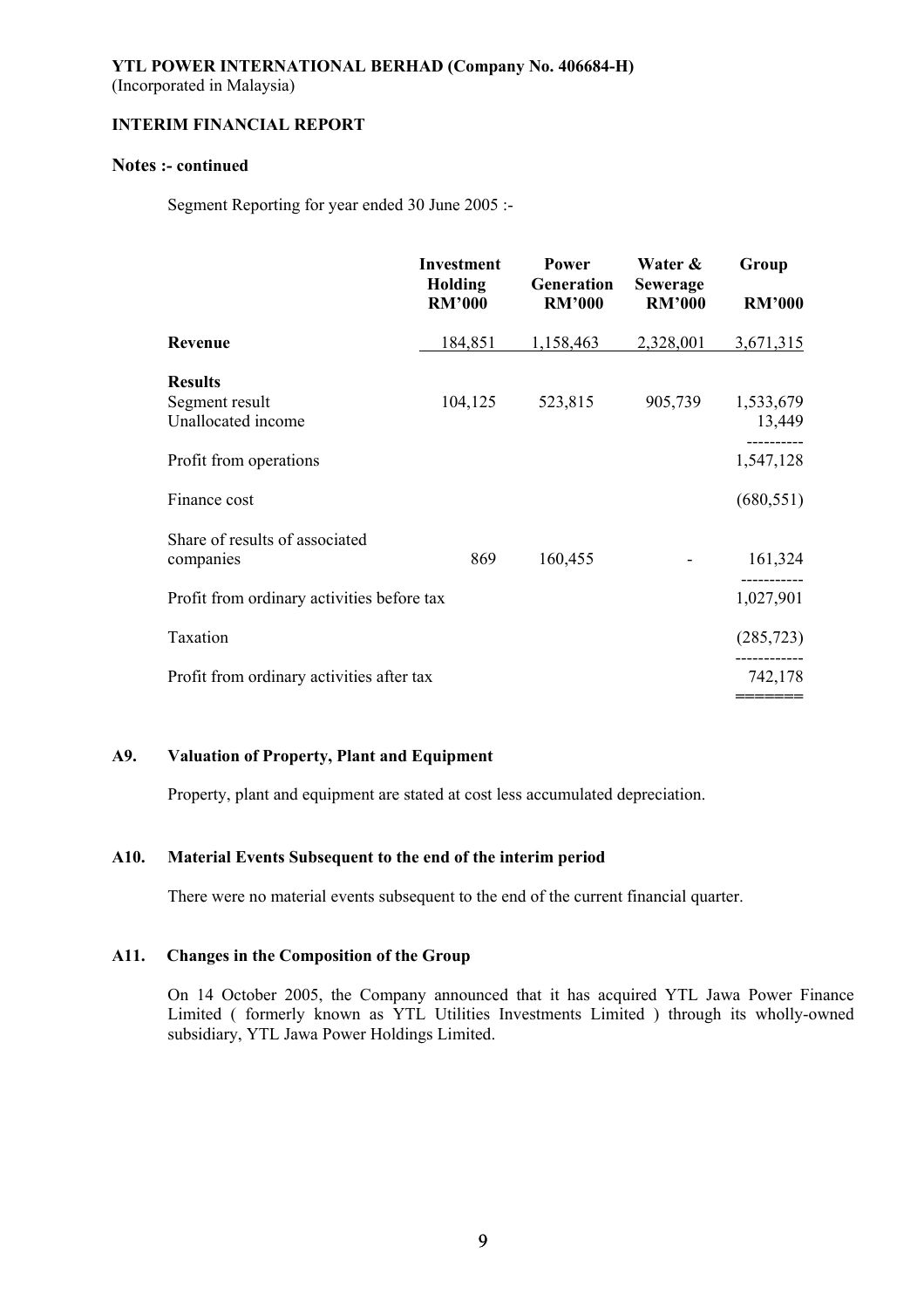# **Notes :- continued**

YTL Jawa Power Finance Limited, a company incorporated in the Cayman Islands on 27 June 2003, is an investment holding company with an authorised share capital of US\$50,000.00 comprising 50,000 ordinary shares of US\$1.00 each. The issued and paid-up share capital as at date of announcement of acquisition was US\$1.00 divided into 1 ordinary share of US\$1.00 each. As at 30.6.2006, the issued and paid-up share capital of YTL Jawa Power Finance Limited was US\$6,200 comprising 6,200 ordinary shares of US\$1.00 each of which 96% (or 5,932 shares) was held by YTL Jawa Power Holdings Limited and the remaining 4% (or 268 shares) by YTL Jawa O & M Holdings Limited.

On 3 April 2006, the Company announced that its wholly-owned subsidiary, YTL Utilities Limited has acquired a new wholly-owned subsidiary, YTL Utilities Holdings Limited.

YTL Utilities Holdings Limited ("YTLUH") was incorporated in the Cayman Islands on 24 March 2006 with an authorised share capital of GBP250,000.00 comprising 250,000 shares of par value GBP1.00 each. Its issued and paid up capital at date of incorporation was GBP1.00 comprising 1 share of GBP1.00 each. The issued and paid-up share capital of YTLUH as at 30.6.2006 was GBP132,688 comprising 132,688 shares of GBP1.00 each. YTLUH is principally involved in investment holdings.

On 28 April 2006, the Company announced that its wholly-owned subsidiary, YTL Utilities Limited has acquired a new wholly-owned subsidiary, YTL Utilities Finance 3 Limited [ formerly known as Concrete Investments Limited ].

YTL Utilities Finance 3 Limited ("YTL Utilities Finance 3") was incorporated in the Cayman Islands on 18 May 2004 with an authorised share capital of US\$50,000.00 comprising 50,000 shares of par value US\$1.00 each. Its present issued and paid-up share capital stands at US1.00 comprising 1 share of US\$1.00 each. YTL Utilities Finance 3 is principally involved in investment holdings.

# **A12. Changes in Contingent Liabilities**

Changes in the contingent liabilities of the Group since the last annual balance sheet as at 30 June 2005 are as follows:-

- a) The performance guarantee by SC Technology GmbH for the amount of GBP 1.19 million.
- b) A joint and several shareholders' contingent support with Siemens Financial Services to invest up to a further USD11.66 million equity.

# **[THIS SECTION IS INTENTIONALLY LEFT BLANK]**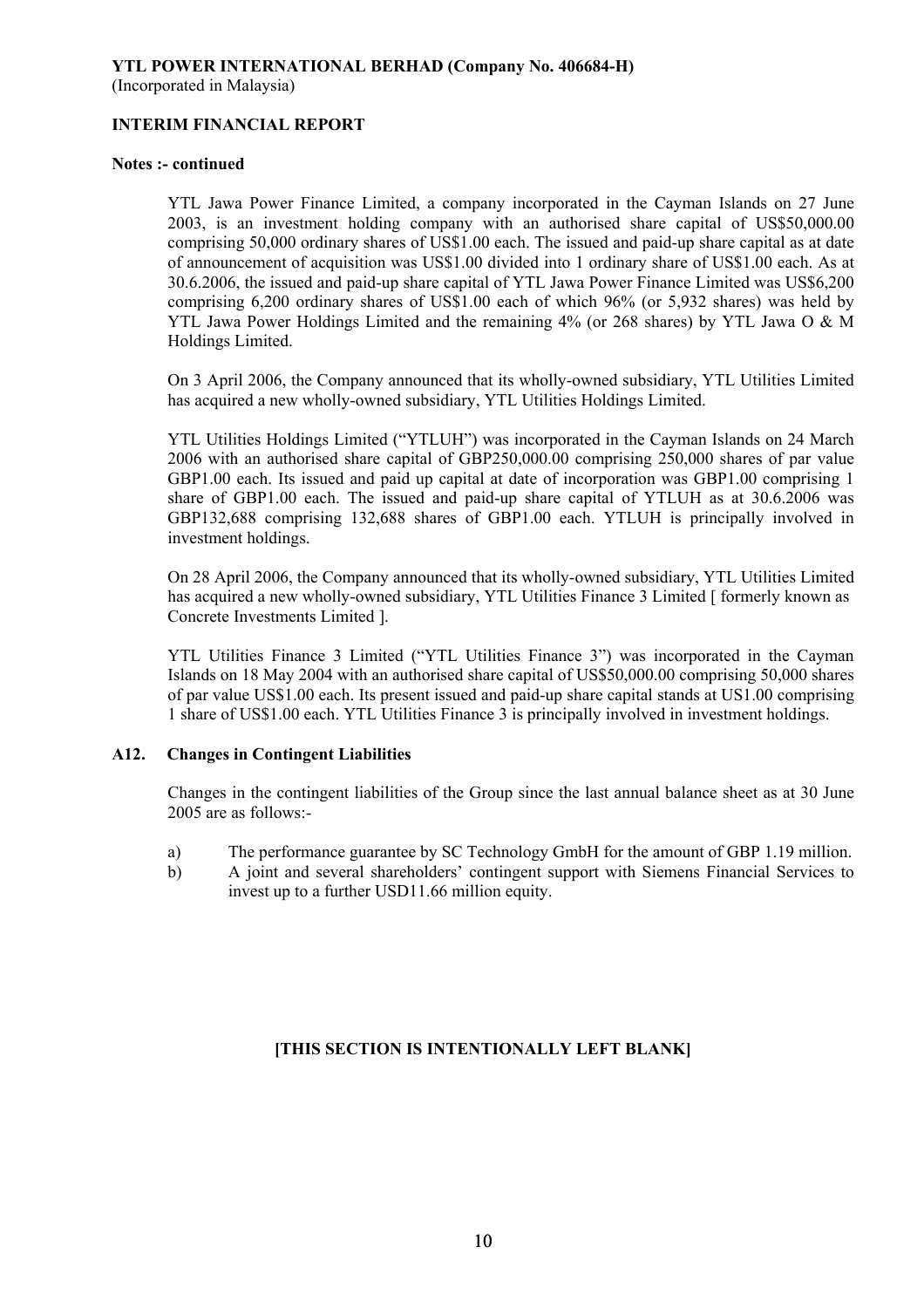# **YTL POWER INTERNATIONAL BERHAD (Company No. 406684-H)**

(Incorporated in Malaysia)

# **INTERIM FINANCIAL REPORT**

## **Disclosure requirement per Bursa Malaysia listing requirements Part A of Appendix 9B**

## **B1**. **Review of the Results**

 Group turnover increased to RM1,025.7 million for the current quarter ended 30 June 2006 from RM928.7 million in the preceding year corresponding quarter ended 30 June 2005. This represents an increase of RM97.0 million or 10.4 % over the preceding year corresponding quarter ended 30 June 2005. The Group profit before taxation increased by 14.1 % to RM323.8 million in the current quarter ended 30 June 2006 as compared to the preceding year corresponding quarter ended 30 June 2005. The increase was mainly attributable to higher contribution from Wessex Water Group.

## **B2**. **Comparison with Preceding Quarter**

|                                     | Current        | <b>Preceding</b> |  |
|-------------------------------------|----------------|------------------|--|
|                                     | <b>Quarter</b> | <b>Quarter</b>   |  |
|                                     | 30.06.2006     | 31.03.2006       |  |
|                                     | <b>RM'000</b>  | <b>RM'000</b>    |  |
| Turnover                            | 1,025,706      | 890,673          |  |
| Consolidated Profit before taxation | 323,841        | 313,197          |  |
| Consolidated Profit after taxation  | 263,335        | 217,343          |  |

The increase in both turnover and consolidated profit after taxation in the current quarter ended 30 June 2006 as compared to preceding quarter ended 31 March 2006 were mainly due to higher turnover in all business segments and higher contribution from Wessex Water Group.

## **B3**. **Prospects**

The Group, after considering its current level of operations and market conditions, is expected to achieve satisfactory performance for the financial year ending 30 June 2007.

# **B4 Profit Forecast/Profit Guarantee**

The Group did not issue any profit forecast during the period.

### **B5. Taxation**

|                              | Current<br>Year<br><b>Quarter</b><br>30.06.2006<br><b>RM'000</b> | Current<br><b>Year to</b><br><b>Date</b><br>30.06.2006<br><b>RM'000</b> |
|------------------------------|------------------------------------------------------------------|-------------------------------------------------------------------------|
| In respect of current period |                                                                  |                                                                         |
| - Income Tax                 | 77,003                                                           | 312,522                                                                 |
| - Deferred Tax               | (16, 435)                                                        | 18,005                                                                  |
| In respect of prior years    |                                                                  |                                                                         |
| - Income Tax                 | (62)                                                             | (1,197)                                                                 |
|                              | 60,506                                                           | 329,330                                                                 |
|                              |                                                                  |                                                                         |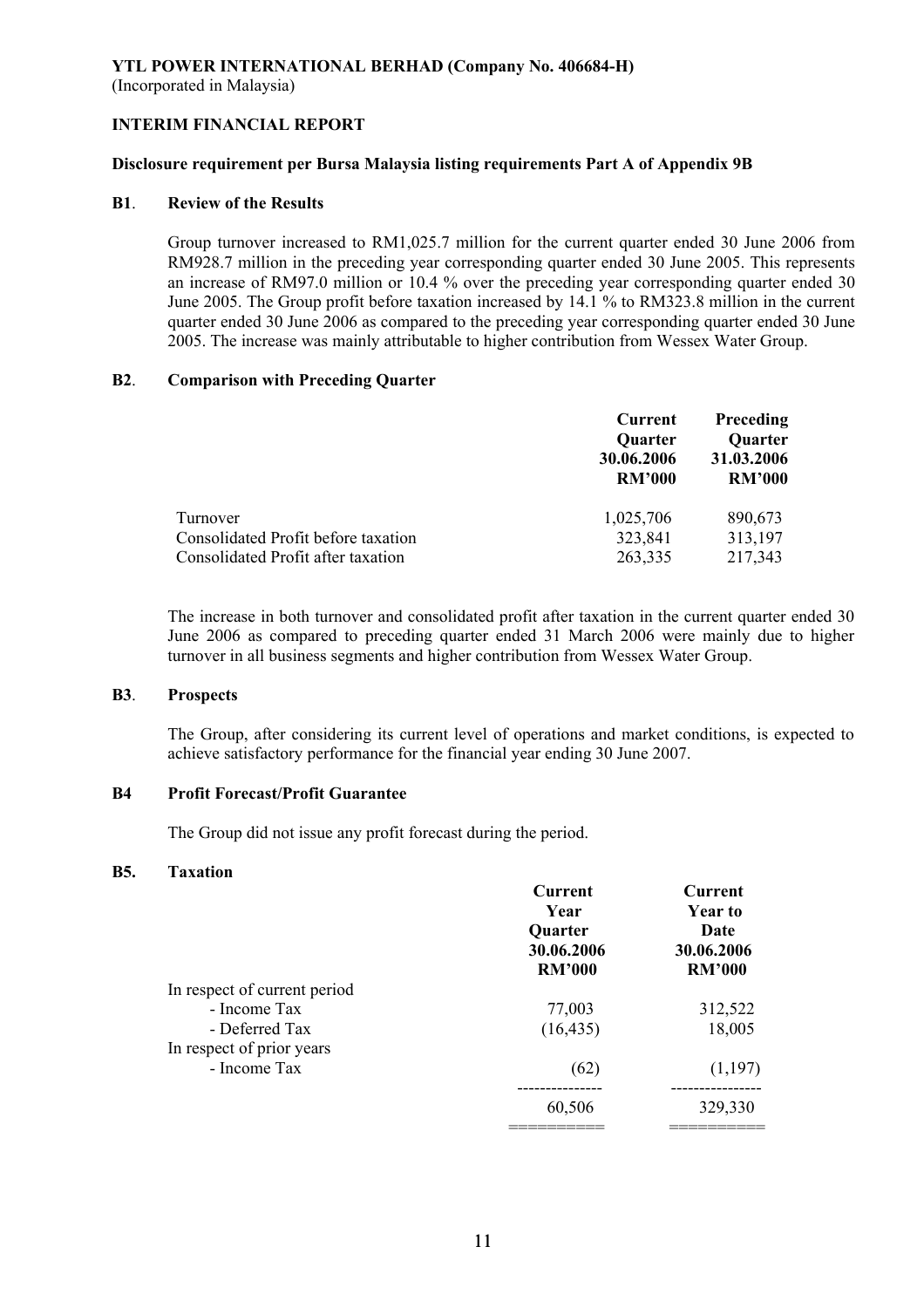### **Notes :- continued**

The provision for taxation for the current quarter and current year to date reflect an effective rate lower than the Statutory Income Tax Rate substantially due to deferred tax credit recognised by a foreign subsidiary.

### **B6. Sale of unquoted investments and/or properties**

There is no sale of unquoted investment during the current financial quarter.

# **B7. Quoted Investments**

- a) There is no purchase of quoted investment during the current financial quarter. Purchase of quoted investment during the current financial year to date amounted to RM256,872,763.
- b) The cost, carrying value and the market value of the quoted investments of the Group as at end of the current reporting quarter are:

|                | <b>RM'000</b> |
|----------------|---------------|
| Cost           | 283,857       |
| Carrying value | 283,857       |
| Market value   | 280,820       |
|                |               |

### **B8**. **Corporate Developments**

### a) **Corporate proposal announced and pending completion**

 As at the date of this announcement, there is no corporate proposal announced and pending completion.

### b) **Status of utilisation of proceeds**

### **7% Redeemable Non-Guaranteed Unsecured Bonds**

 The proceeds received by the Company from the issue of the RM750 million 7% Redeemable Non-Guaranteed Unsecured Bonds on 11 January 2000 is currently placed under Fixed Deposits with licensed financial institutions pending investments in power generation assets.

## **USD250 million Guaranteed Exchangeable Bonds due 2010**

The net proceeds received from the issue of the USD250 million Guaranteed Exchangeable Bond due 2010 is currently placed under fixed deposits pending investment in utilities assets.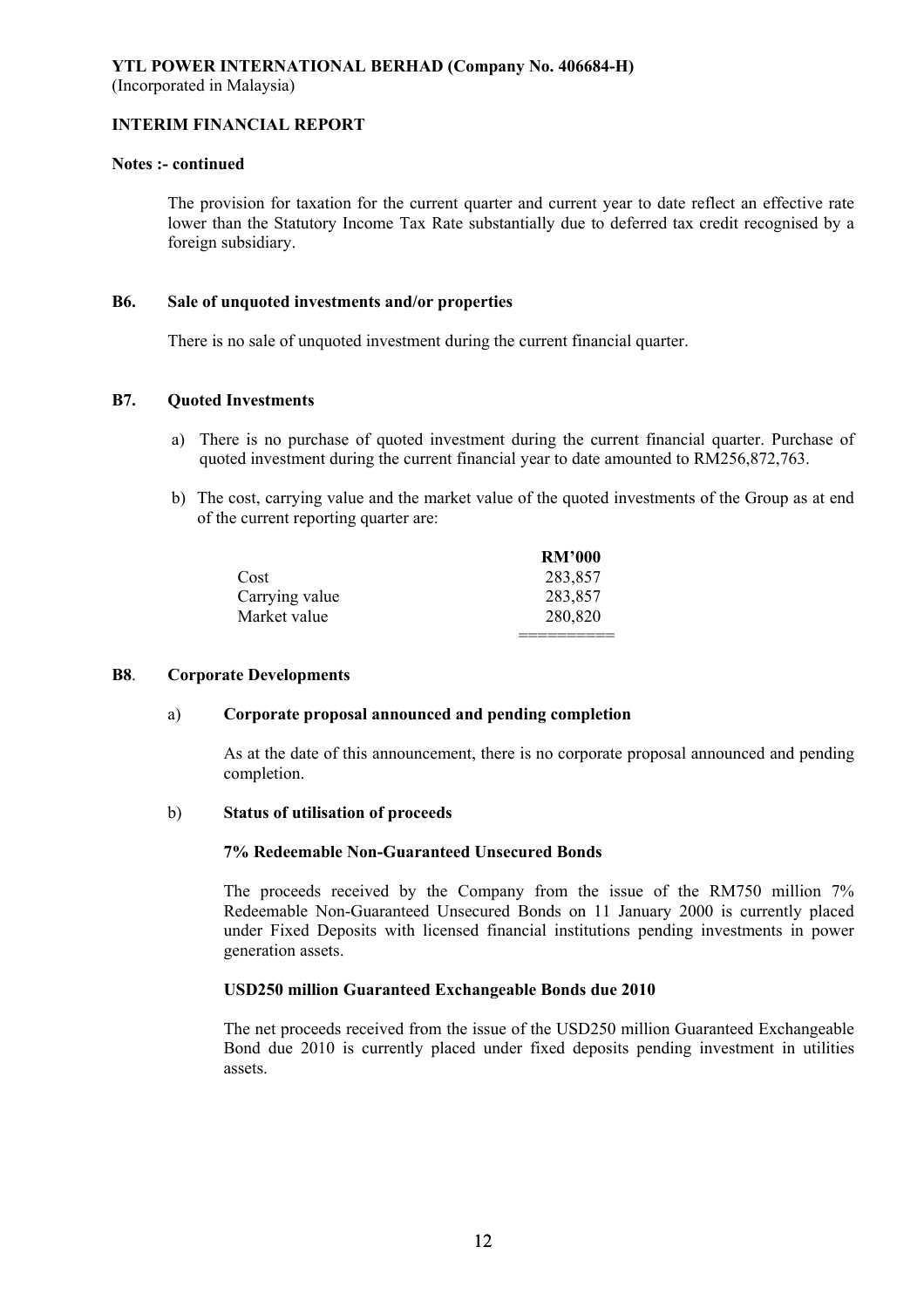### **Notes : - continued**

### **B9. Group Borrowings and Debt Securities**

 The Group's borrowings from financial institutions as at end of the current financial quarter are as follows:

|           | <b>Short term</b> | Long term     | <b>Total</b>  |
|-----------|-------------------|---------------|---------------|
|           | <b>RM'000</b>     | <b>RM'000</b> | <b>RM'000</b> |
| Secured   | 125,718           | 836,454       | 962,172       |
| Unsecured | 939,029           | 10,705,419    | 11,644,448    |
|           | 1,064,747         | 11,541,873    | 12,606,620    |

The borrowings which are denominated in foreign currency are as follows :-

| In US Dollar $(600)$     | 420,000   |
|--------------------------|-----------|
|                          |           |
| In Sterling Pound ('000) | 1,292,948 |
|                          |           |

All borrowings of subsidiary companies are on a non-recourse basis to the Company save and except for the following which is guaranteed by the Company.

a) USD250 million Guaranteed Exchangeable Bonds due 2010.

# **B10**. **Off Balance Sheet Financial instruments**

 The Group finances its activities through a combination of short-term borrowings, long-term loans and bonds. The Group uses financial instruments to limit the Group's exposure to interest rate movements and also to generate a desired interest rate profile. These instruments are not recognised in the financial statements on inception. The accounting policy with regards to these financial instruments, which remain the same to that disclosed in the latest audited financial statements is as follows:

 "Any differential to be paid or received on an interest rate swap contract is recognised as a component of interest income or expense over the period of the contract. Gains and losses on early termination of interest rate swaps or on repayment of the borrowings are taken to the income statement<sup>"</sup>

 There has been no material change to the terms and conditions of financial instruments disclosed in the latest audited financial statements and the date of this announcement. In addition to the above, Wessex Water Services Limited has an interest rate swap agreement which limit the Group's exposure to floating interest rate, details of which are as follows: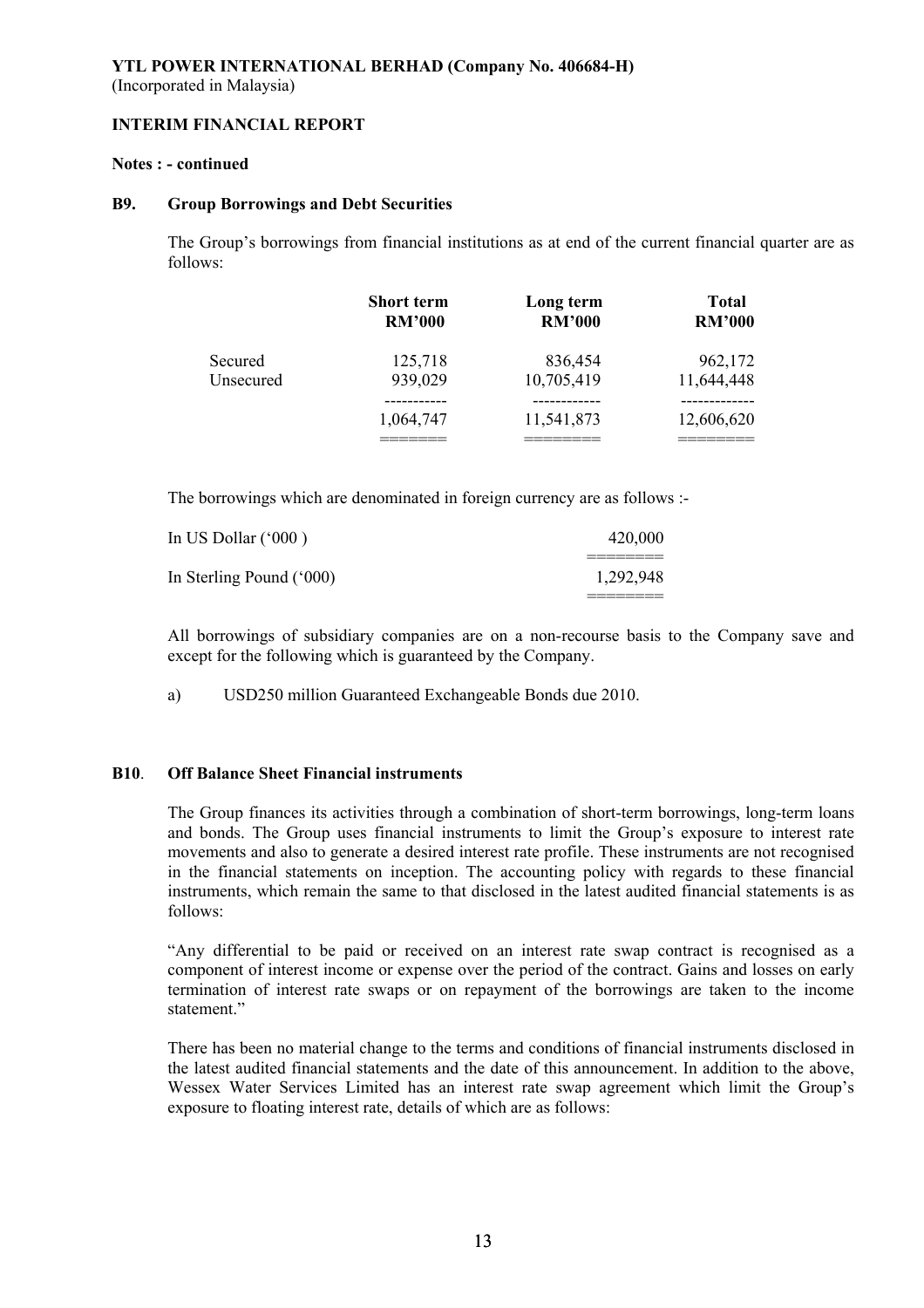### **Notes :- continued**

|                                                                | Total                    |
|----------------------------------------------------------------|--------------------------|
| Notional Principal Amount (denotes in Sterling Pound)          | $\pounds$ '000<br>10,800 |
| RM equivalent<br>(exchange rate $£1 = RM6.7352$ )              | <b>RM'000</b><br>72,740  |
| Average fixed interest rate                                    | $5.95\%$                 |
| Average period to maturity of the fixed rate borrowing (years) | 3.46                     |

All financial instruments are executed with creditworthy counter parties with a view to limit the interest rate risk exposure of the Group.

## **B11. Pending material litigation**

There was no material litigation pending as at the date of this report.

## **B12**. **Dividend**

 The Board of Directors is pleased to recommend for the approval of the shareholders a First and Final Dividend of 20% less 28 % tax for the year ended 30 June 2006 (30 June 2005: 20% less 28% tax of RM355,321,709). The Book Closure and Payment Dates in respect of the aforesaid dividend will be determined by the Board at a later date.

# **B13. Earnings Per Share**

# **i) Basic earnings per share**

The basic earnings per share of the Group has been computed by dividing the net profit for the financial quarter by the weighted average number of ordinary shares in issue during the financial quarter.

|                                                      | <b>Current</b><br><b>Quarter</b><br>30.06.2006 | <b>Preceding Year</b><br>Corresponding<br><b>Quarter</b><br>30.06.2005 |
|------------------------------------------------------|------------------------------------------------|------------------------------------------------------------------------|
| Net Profit for the period (RM'000)                   | 263,335                                        | 190,271                                                                |
| Weighted average number of<br>ordinary shares ('000) | 4,931,104                                      | 4,861,415                                                              |
| Basic earnings per share (sen)                       | 5.34                                           | 3.91                                                                   |